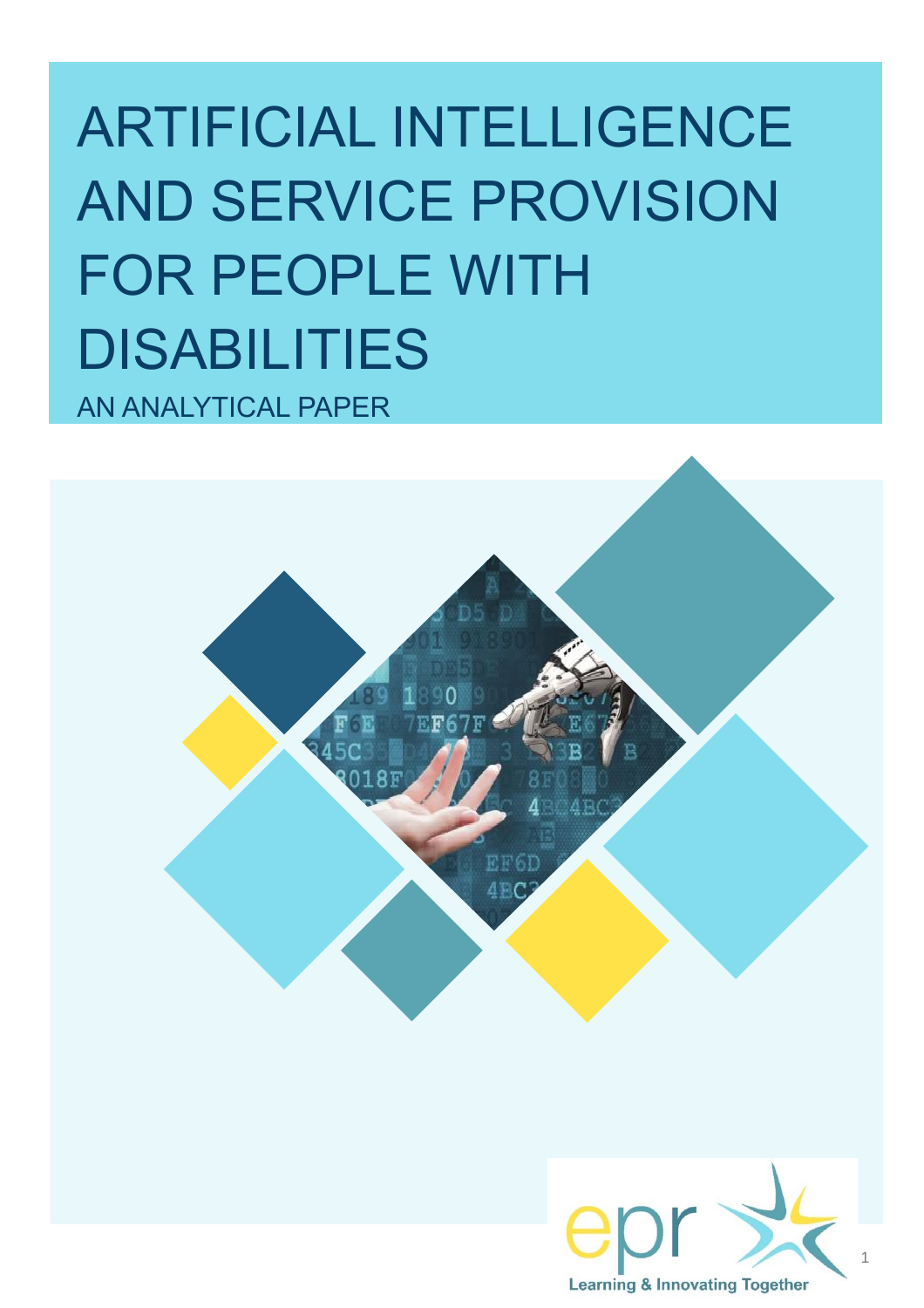

## **Table of Contents**

| Examples of use of AI in support of people with disabilities in and outside EPR7 |  |
|----------------------------------------------------------------------------------|--|
|                                                                                  |  |
|                                                                                  |  |
|                                                                                  |  |
|                                                                                  |  |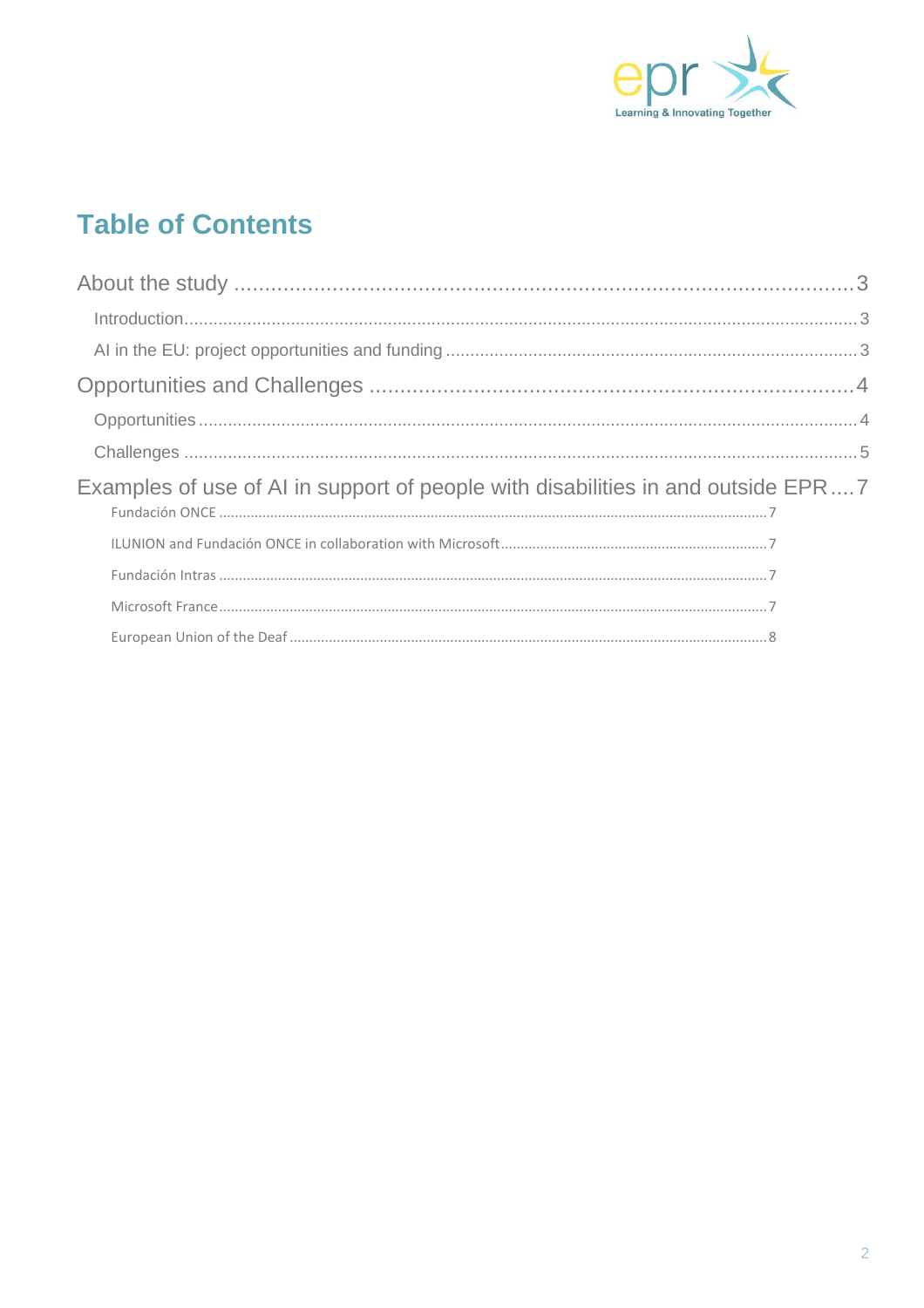

## <span id="page-2-0"></span>**About the study**

Each year the European Platform for Rehabilitation (EPR) develops a study on a topic related to the support of people with disabilities. Through the collection of good practices and their analysis, the study aims to provide EPR members and other stakeholders with interesting projects, methodologies and services from which to learn.

This analytical paper focuses on the impact of AI on the provision of social services to people with disabilities. The aim of the study is to provide social service providers with useful information and analysis on challenges and opportunities brought by the diffusion of AI tools, as well as on project opportunities, support needed and good practices in using AI in an inclusive way. By doing so, the paper aims to help service providers across Europe to engage with AI and integrate it sustainably.

The paper draws from the gathering of expertise from EPR members and events such as the EPR 2020 Annual Conference "Embracing Digital Transformation: Inspiration and Innovation for Quality Services". The main aspects taken into consideration are: 1) challenges and opportunities brought by AI to the overall society; 2) the impact of AI on service providers specifically for people with disabilities; 3) good practices of using AI in social services, with a focus on training and education.

#### <span id="page-2-1"></span>**Introduction**

Technology is developing nowadays at a fast pace. Artificial intelligence (AI) is a branch of computer science that aims to create intelligent machines that can have certain characteristics and perform specific functions, such as speech recognition, knowledge learning, perception and reasoning, thus being able to solve problems or manipulate and move objects. AI is a key part of the digital transition and it can be a useful tool to tackle today's most pressing challenges, among which an ageing world population, climate change and socioeconomic inequality. AI is set to radically transform our lives as it can be applied to virtually any sector of the economy and society, from healthcare to judiciary to candidate's recruitment process. It is namely for this reason that the consequences of AI on our society have to be carefully analysed, especially when it comes to education, labour market, ethics and the need for regulatory frameworks. Furthermore, there is the need to ensure that the diffusion of AI tools is inclusive and takes into consideration vulnerable groups, including people with a disability.

### <span id="page-2-2"></span>AI in the EU: project opportunities and funding

AI is becoming a relevant topic in the agenda of governments and EU institutions. Most EU Member States have launched their AI national strategies, while the European Commission launched a Coordinated Plan on AI in April 2021, aimed at increasing investment in AI and aligning European policies, as well as a Proposal for a Regulation on AI. Furthermore, the Commission also introduced the AI Watch, a platform that monitors progress in AI-related scientific research and policies across Member States, while making available publications and reports on the impact of AI on our economy and society.

The EU made available funding and grants to foster research on AI and increase public and private investment and partnerships. Horizon Europe, for instance, offers funds to support research on technological and societal aspects of AI development and deployment. The programme has also launched the AI, Data and Robotics Partnership to boost technological innovation and the uptake of AI.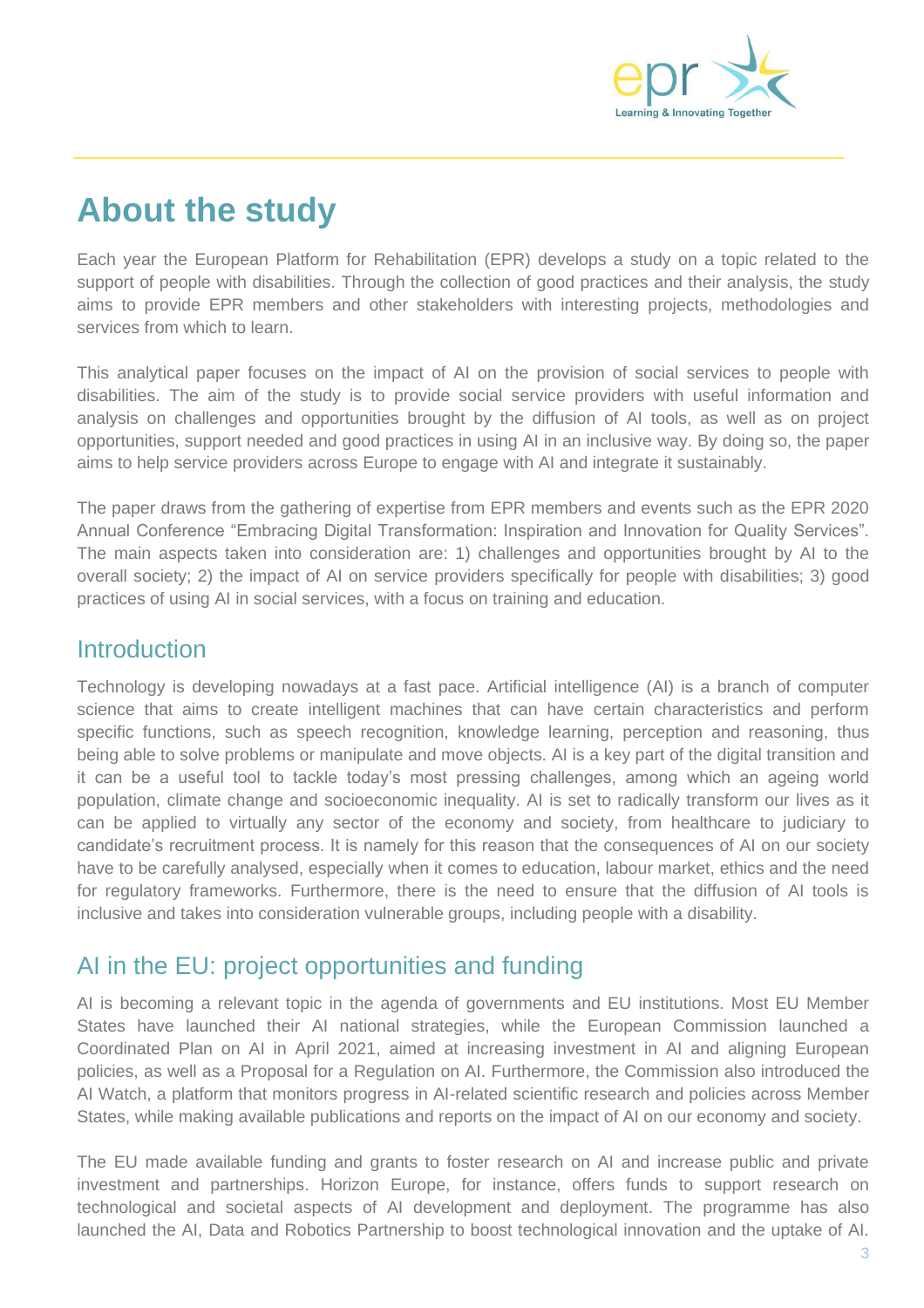

The European Research Council (ERC) offers grants to promote AI research in European institutes and contributes to creating research centres focused on AI in some EU countries. Finally, the European Innovation Council offers funding to SMEs with innovative and ambitious projects focused on AI deployment.

## <span id="page-3-0"></span>**Opportunities and Challenges**

### <span id="page-3-1"></span>**Opportunities**

AI offers many opportunities for our economy and society. In the economy and the world of work, AI can enrich many professions and redefine workers' tasks in an easier way, improving efficiency in terms of speed and quality. When it comes to production or manufacturing processes, for instance, AI is increasingly applied to robots in order to improve their flexibility and learning capabilities, especially in assembly and packaging applications. Outside of manufacturing, AI can be deployed in robots used in customer service activities, which are able to interact with customers thanks to AI processing of natural language, allowing employees to focus on tasks which require human creativity. This kind of AI application, including AI processing of natural language, can be particularly useful for people with disabilities, as it will be further explained.

AI doesn't only contribute to efficient task management, but also to the promotion of healthy habits in the workplace. AI-powered sensors, wristbands and digital questionnaires can be used to collect large quantities of data about workers' stress, physical and psychological strain and to suggest employees actions to improve their well-being at work. Such tools can help prevent health issues or disabilities and manage existing ones, therefore assisting people with disabilities in their professional activities.

AI is playing an increasingly important role in the recruitment and hiring process as well, thanks to its ability to analyse huge data sets about different profiles and identify the candidates with the right characteristics and skills. For example, AI-based recruitment tools help companies to advertise their job offers among targeted profiles that match specific requirements set by the employers, therefore increasing the number of qualified applications. Furthermore, AI can help hirers to save time in the screening of CVs by quickly processing them, always while looking for specific requirements.

AI is also improving the experience of jobseekers and candidates during the selection process, for instance by offering them ads on jobs that best suit their skills, interests and career goals, or by providing them with assistance through AI chatbots or feedback after applying for a job.

When it comes to the impact of AI on our society, this technology has a great potential to fill the gap of social inequality, especially between the mainstream population and vulnerable groups like people with disabilities, by offering them more opportunities in their daily life and promoting their independence. For example, the ability to process human language and use computer vision makes AI a useful tool for people with speech impairments, hearing disabilities or limited vision, who can benefit from AI-based applications (some examples are mentioned later in the paper) that help them to interact with others and the surrounding environment. Similarly, AI can empower people with reduced mobility through AIpowered driverless vehicles, letting them go out more often, be socially active and improve their wellbeing and quality of life. In this context, AI can offer a great support to social services providers by facilitating the communication with users, helping them to better understand their needs and offer care solutions that truly promote their social inclusion and autonomy.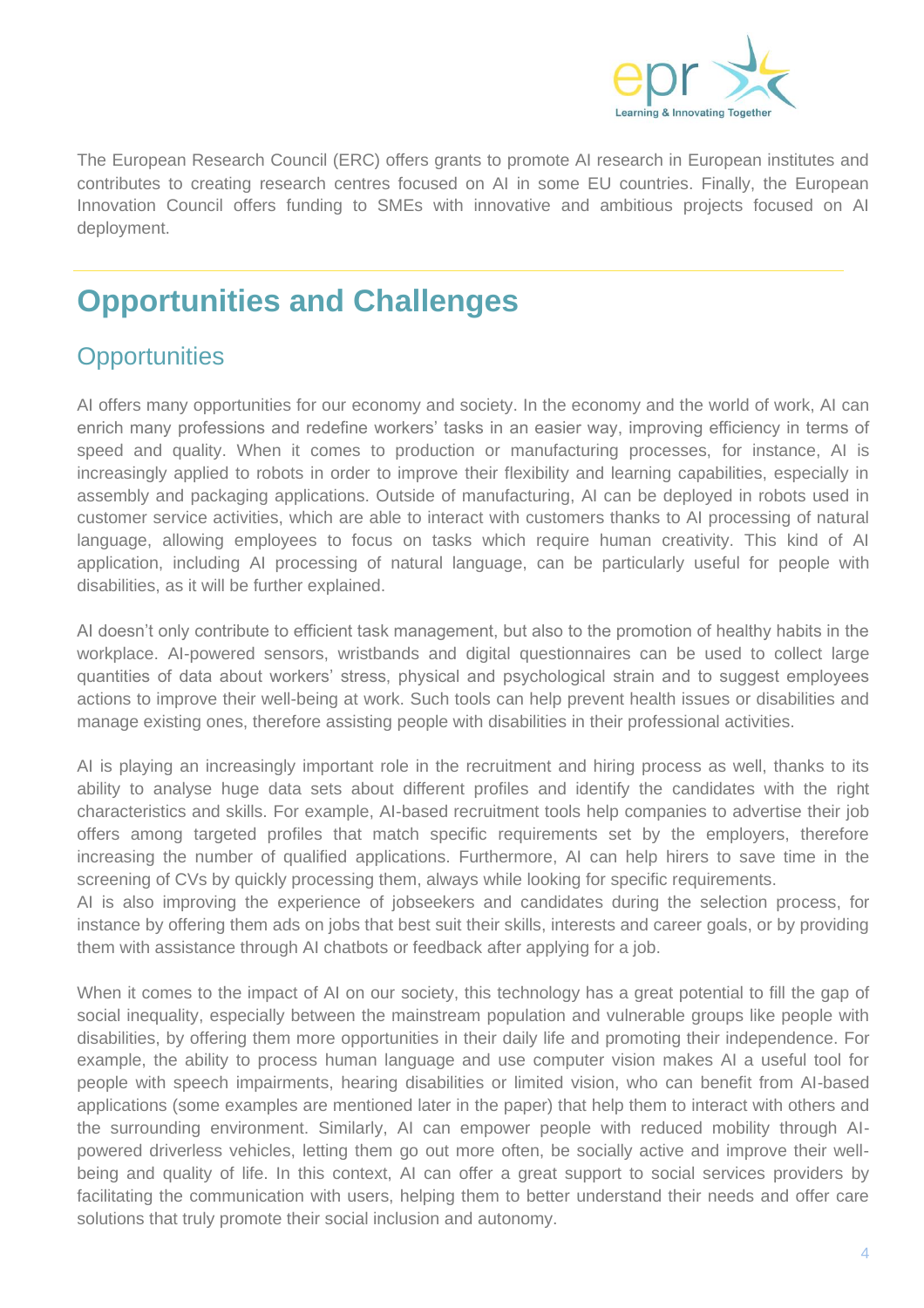

AI can help significantly in the education and training of people with disabilities, especially by offering personalised learning content according to data on people's learning style and past behaviours. AIpowered training programs can adapt more flexibly to suit the needs of learners, to identify their weaknesses and recommend them further training. Social services providers that work on training opportunities for people with disabilities can benefit a lot from these programmes, because their level of adaptation can increase accessibility of education and training for people with disabilities. According to the learner's disability, for instance, these programmes can offer lessons in the form of video tutorials with or without automatic transcriptions, or in the form of texts automatically read. An example of AIpowered learning application for people with disabilities is *I-Stem*, which analyses and converts into formats accessible to persons with vision impairments or learning disabilities documents or images with maths, tables or columns, promoting their education in STEM subjects.

AI can be applied in a wide range of Assistive Technology (AT) to support people with disabilities in their daily lives. Some examples include:

- **Human-Machine Interaction**: Brain-machine interfaces (BCI) encode signals emitted by the brain and help people with disabilities to interact with an environment, control objects and interact with intelligent machines like tablets, robots, but also smart vehicles;

- **Robots**: robots that use AI technology to manipulate objects and increase perception can provide guidance for blind people, people with intellectual disabilities and those who need help for orientation in spaces unknown to them (e.g. in hospitals or airports). Technological innovation is also leading to the diffusion of the so-called "Care Robots", social robots which thanks to AI can reproduce human actions safely and efficiently and assist persons with cognitive deficits or reduced mobility in multiple daily actions, keeping them company by becoming telephones or TVs, and facilitating the work of social services workers;

- **Robotic technologies**: prostheses, wearables, exoskeletons enhance self-control in rehabilitation processes, supported by the monitoring of medical professionals;

- AI technologies such as **natural language processing, speech-to-text and voice recognition applications**: these technologies can assist people with speech impairments to be understood by normalising impaired speech (an example is Google's *Parrotron*). Similarly, people with hearing disabilities can benefit from AI-based applications that through computer vision translate sign language into speech or perform lip-reading thanks to specific algorithms (like Google's *DeepMind*). People with limited vision can be supported by AI-based computer vision apps which are able to describe the environment, objects and people, as well as to read texts from newspapers, smartphones and so on (like Microsoft's *Seeing AI*).

#### <span id="page-4-0"></span>**Challenges**

The radical changes brought about by rapid technological progress and the diffusion of AI in many sectors offer opportunities, but also pose some major challenges, outlined below.

**Education**. The overall digital transition is increasing the demand for digital skills in the labour market, which will soon become indispensable to access to future jobs. Considering the complexity of AI technology and the importance to harness it responsibly, there is an urgent need to educate all levels of society on AI uses and applications, starting from young students in compulsory education with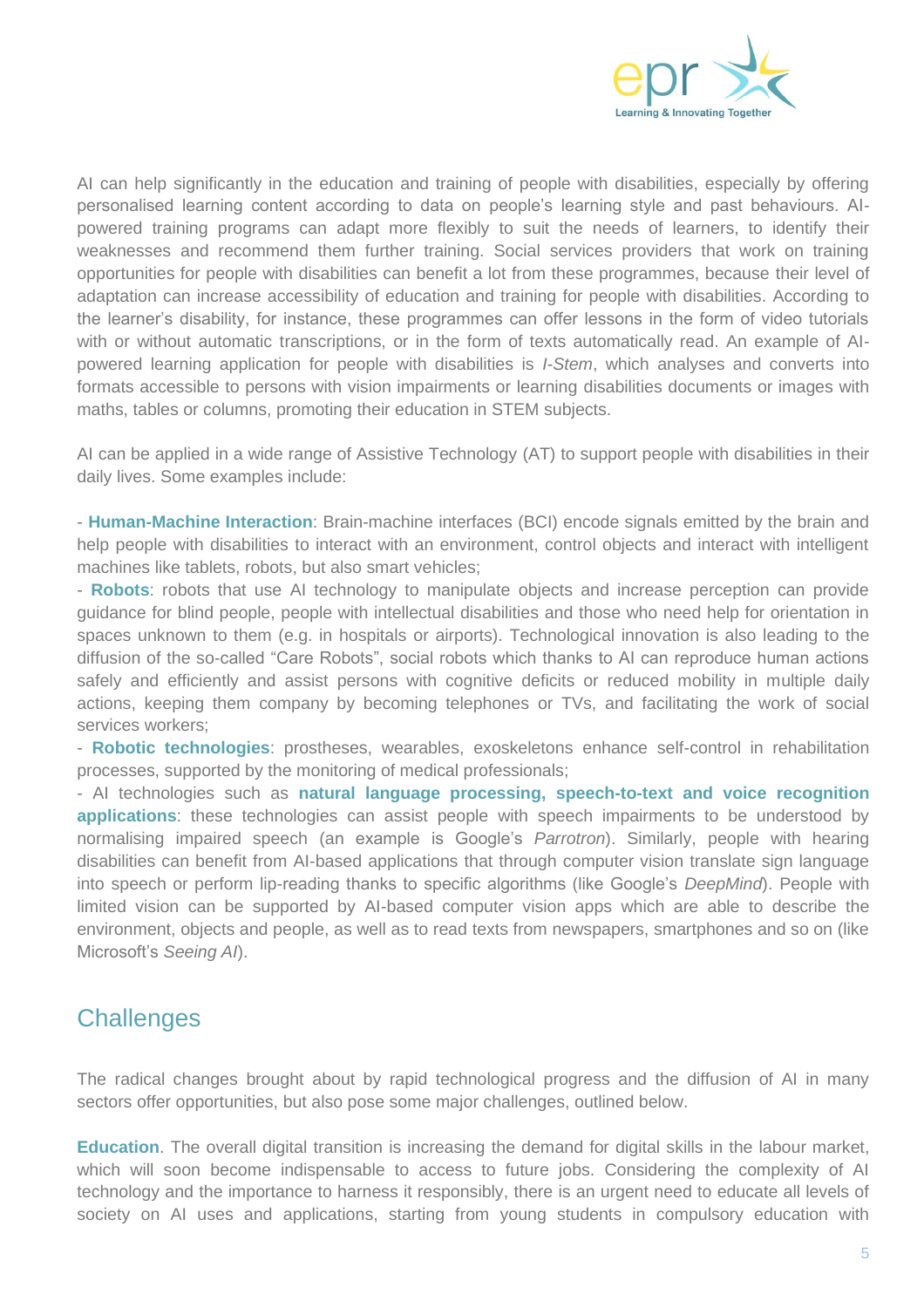

programs on computational thinking, algorithm solving etc., and moving on to VET and professional training for adults. Education on AI is fundamental to fully harness AI's potential, since only by understanding its functioning and the challenges it poses can we use it responsibly and adequately. For education systems to adapt to this demand, heavy investment from governments is needed. Furthermore, it is important to ensure that such programmes are accessible also from people with disabilities. To do so, it can be useful to use some of the inclusive learning tools that AI already offers and that were mentioned above.

**Professional training and skills**. The need to train people on AI applies also to professionals and employees, since the gradual integration of AI technology into the organisation of work and the management of tasks will require them to reskill and upskill in order to fully harness it. This is a big challenge especially in the social service sector, where the lack of specific ICT training of staff is often bigger compared to other sectors and requires significant investment. Adequate professional training must include people with disabilities, who are often excluded from the labour market and have less training opportunities. Given the rapid transformations in the labour market, keeping these groups updated with technological developments is crucial to improve their chance to access employment opportunities. In this regard, the sharing of information and best practices among service providers and networks such as EPR is extremely useful.

Lack of regulations on accountability. Al also poses key questions concerning ethics and accountability, as it is still difficult to determine whether possible mistakes are the fault of the machine or the humans who designed it. This lack of clear accountability is one of the reasons why citizens might distrust the use of AI and find it opaque. This calls for the development of standards and regulations that ensure that AI products and services are used responsibly and with a transparent decision-making process. At the EU level, the Commission's Proposal for a Regulation on AI addresses namely this current lack of regulations.

**Bias in recruitment**. The need for regulations and minimum professional standards on ethics and accountability also relates to one of the major challenges posed by AI, that is the risk of bias in recruitment. AI tools are based on human programmers, their ideas and assumptions, and might therefore pick up human errors and bias. Such bias create an issue of accountability and can reinforce discrimination due to age, ethnicity, disability etc. Homogeneous systems might in fact favour people with similar characteristics to those already employed and exclude groups that are not equally represented in data sets. People with disabilities might therefore be excluded from the labour market and be left behind by these systems, which would turn into another barrier rather than an advantage. Social services providers must therefore work to raise awareness among employers using AI in recruitment about the need of people with disabilities to have a more personalised approach.

**Accessibility and inclusive design**. The challenge of inclusion requires the promotion of standards of accessibility of AI tools and a human-centred approach to their development. If AI is not transparent enough and users cannot understand why the tool came up with some answers instead of others, it might become a new barrier for many, including people with disabilities. Furthermore, efforts must be made to ensure that people with disabilities can make informed decisions when it comes to using AI and AT products and services. For this reason, awareness about the topic of accessibility must be raised among IT professionals and engineers who should adopt an inclusive design for AI tools and services, so that these solutions truly consider the needs of everyone and improve the experience of all users. Challenges are an additional opportunity for development that can highlight the elements of provision, legislation, communication, cooperation and so forth that should or could be improved.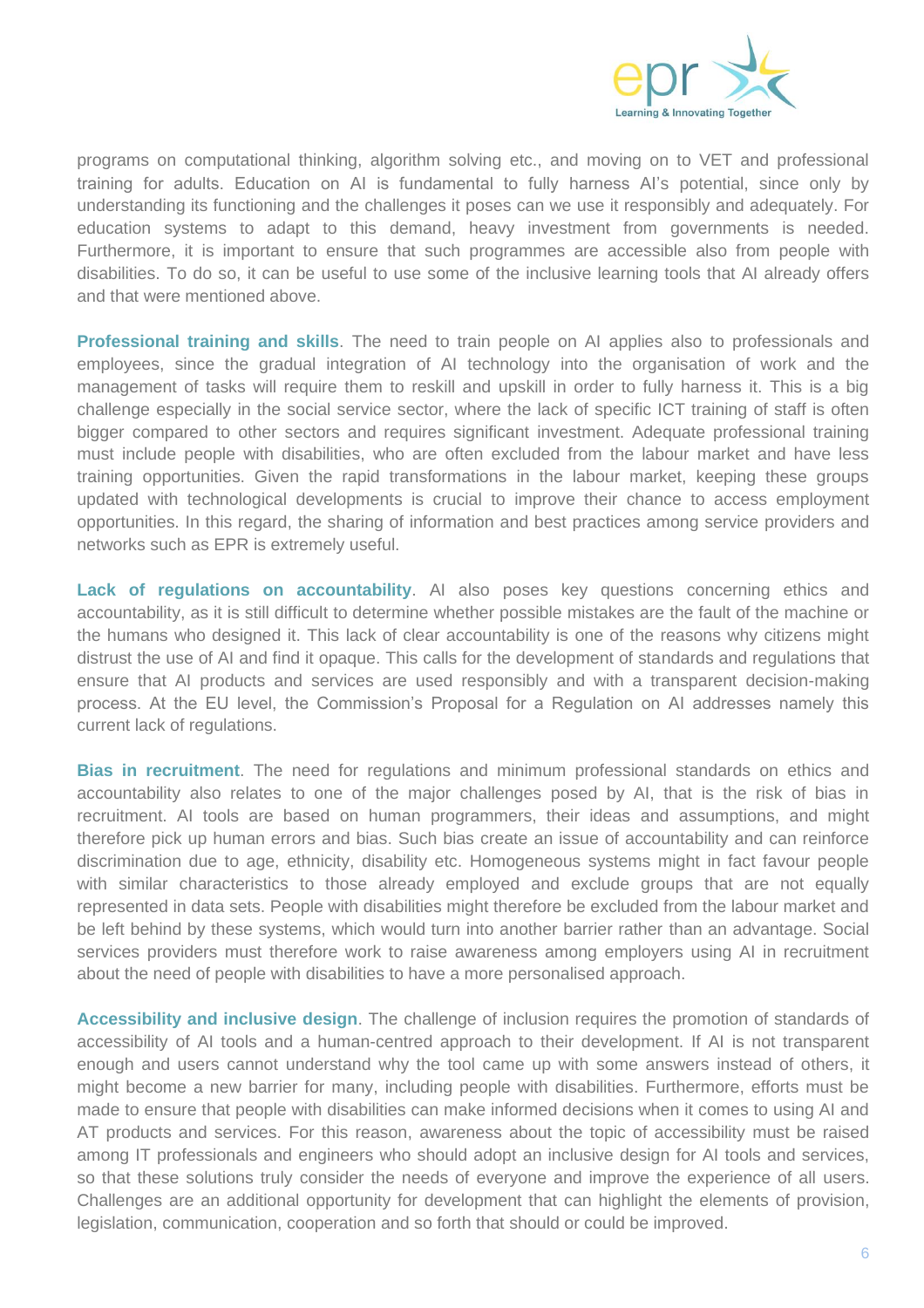

## <span id="page-6-0"></span>**Examples of use of AI in support of people with disabilities in and outside EPR**

<span id="page-6-1"></span>**Fundación ONCE**: ONCE is working on AI and people with disabilities in various ways. Together with Inserta Empleo it has launched the program "For Digital Talent", which offers scholarships to 117 people with disabilities to train them in digital skills and prepare them for employment opportunities in technological sectors, including AI. The program promotes the inclusion and professional development of people with disabilities in specialised and highly qualified technical jobs, giving them the skills required.

In 2018, ONCE had a robot that welcomed visitors at the VII Fundación ONCE Biennial of Contemporary Art. The robot used AI technology as a Personal Accessible Cognitive Assistant and provided support to visitors.

The foundation also has contributed to the creation of ACCESSJOBS, a video conferencing platform that enables users to have inclusive and accessible meetings thanks to AI-powered easy-to-read automated subtitles, image recognition and transcription to text.

<span id="page-6-2"></span>**ILUNION and Fundación ONCE in collaboration with Microsoft**: the three have been cooperating within the framework of a strategic collaboration started twenty years ago between ONCE and Microsoft to expand SoundScape, Microsoft Research's solution for guiding blind people. The collaboration aimed to integrate it with BeepCon, the intelligent beacon system developed by ILUNION that facilitates the identification and location of nearby objects for people with visual disabilities.

ILUNION and Fundación ONCE have also been working since 2018 on the development of a chatbot based on Microsoft Artificial Intelligence technology, to improve the interaction and accessibility of users of its website.

<span id="page-6-3"></span>**Fundación Intras**: Intras is part of the project CAPTAIN - Coach Assistant via Projected and Tangible Interface, which proposes the development of a virtual assistant to support elderly and people with disabilities at home with their physical and cognitive difficulties, as well as to foster social participation. It uses cutting-edge technologies such as Augmented Reality and AI to analyse physiological and emotional data gathered from facial and body microexpressions.

<span id="page-6-4"></span>**Microsoft France**: the French branch developed JobNow, a platform that helps persons with autistic spectrum disorder to train themselves for career recruitment interviews. A virtual recruiter asks users questions and the AI-based system analyses the answers provided as well as the eye movement of the candidates to check if they are looking at the virtual recruiter or not. The system then provides recommendations that could help candidates to progress in future interviews.

Microsoft France, together with Simplon.con, also launched a programme at their Artificial Intelligence school for 12 autistic students, which includes 7 months of learning and a one year internship to get a job.